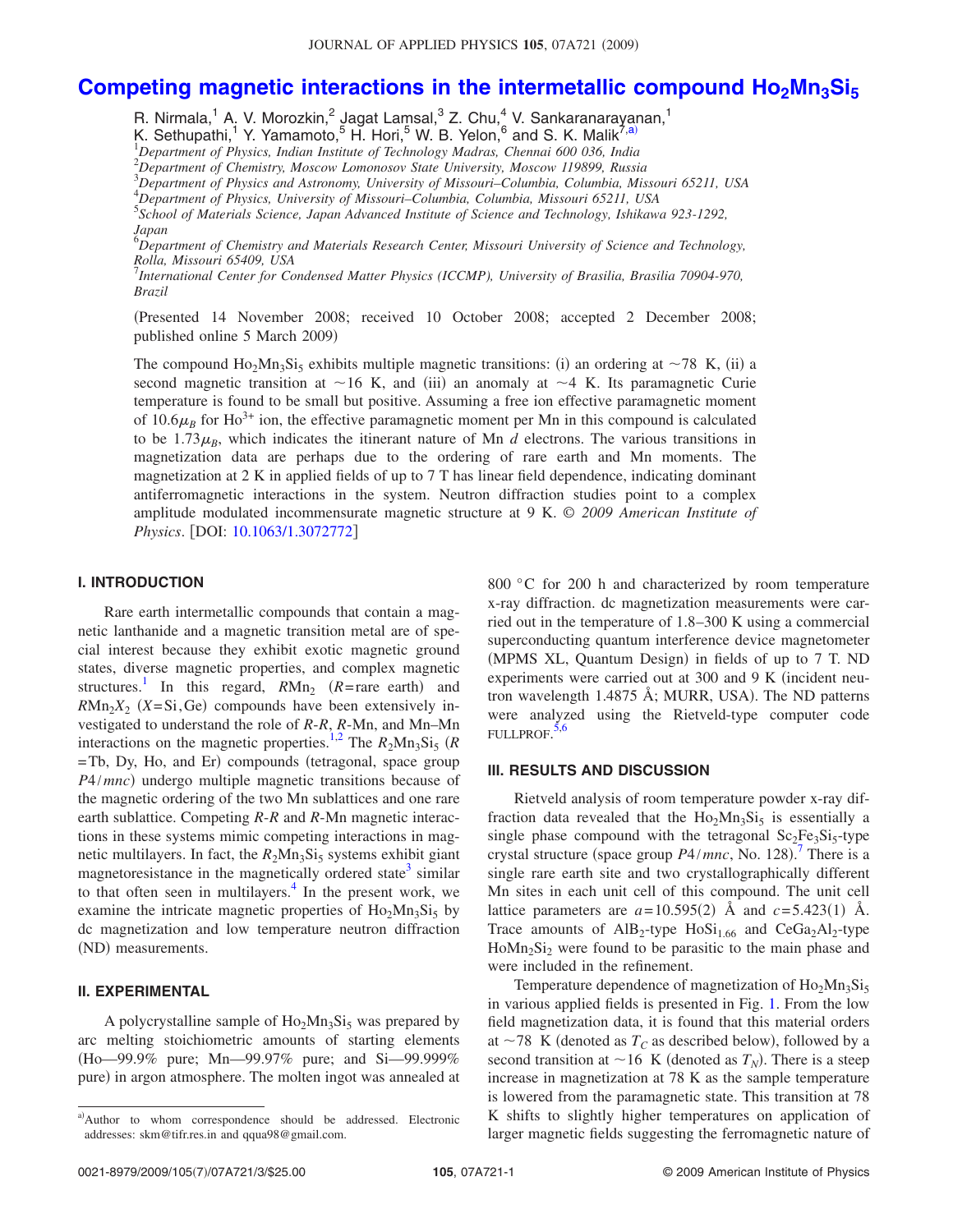

FIG. 1. (Color online) Magnetization vs temperature of  $\text{Ho}_2\text{Mn}_3\text{Si}_5$  in 10 mT applied field (inset:  $M-H$  isotherm at 40 K).

the transition. A small ferromagnetic component is evidenced from the magnetization versus field isotherm obtained at 40 K. Below  $T_c$ , the magnetization decreases and reaches a minimum at  $\sim$  16 K, after which the magnetization increases again. This indicates the development of competing antiferromagnetic component at temperatures of less than 78 K. Application of larger fields enhances the magnetization around  $T_c$  and also leads to the suppression of the competing antiferromagnetic component below 78 K (Fig. 2). However, the transition at 16 K is still discernible even in 1 T field and the magnetization keeps increasing below 16 K, suggesting possible presence of a paramagnetic component. The field dependencies of magnetization data obtained at several temperatures  $(2-100 K)$  in fields of up to 7 T reveal nearly linear field dependence (Figs. 3 and 4). A small ferromagnetic component is perceptible at 2, 10, and 40 K in low fields.

The paramagnetic susceptibility of  $Ho<sub>2</sub>Mn<sub>3</sub>Si<sub>5</sub>$  follows Curie–Weiss law (inset of Fig. 1). The paramagnetic Curie temperature  $(\theta_P)$  is found to be small but positive ( $\sim$ 0.9 K). This positive  $\theta$ <sub>*P*</sub> value again suggests the presence of ferromagnetic interactions in the system. Assuming a full free ion effective paramagnetic moment of  $Ho^{3+}$  of  $10.6\mu$ <sub>B</sub>, the effective paramagnetic moment per Mn is calculated to be  $1.73\mu$ <sub>B</sub> which indicates the itinerant nature of the Mn *d* electrons.

The zero-field-cooled and field-cooled magnetization data of  $Ho<sub>2</sub>Mn<sub>3</sub>Si<sub>5</sub>$ , obtained in low applied fields, show considerable thermomagnetic irreversibility below  $T_C$ , which is typical of a system with competing magnetic interactions and



FIG. 3. (Color online) Magnetization vs field isotherm of Ho<sub>2</sub>Mn<sub>3</sub>Si<sub>5</sub> at 2 K in fields of up to  $7T$  (inset shows the minor loop at  $2 K$ ).

hence pinning effects. The observation of a subtle but discernible third magnetic transition at temperatures below 4 K in the low field magnetization data of compound may be attributed to the ordering of  $Ho^{3+}$  moments and requires further detailed study.

Net magnetization value in 7 T field increases from 100 to 10 K and then decreases below 10 K. This observation hints at possible strengthening of the competing antiferromagnetic interactions below 10 K. In general, Mn moments are coupled antiferromagnetically to heavy rare earth moment. This is in agreement with the diminishing low field hysteresis as the sample goes from  $10$  to  $2 K$  (insets of Figs. 3 and 4). The observed magnetic behavior in the title compound could also arise from different temperature dependences of the magnetization of the various magnetic species, namely,  $Ho^{3+}$ , Mn1, and Mn2 moments. Magnetization value reaches a maximum of  $\sim$ 7.5 $\mu_B$ /f.u. at 10 K in 7 T field, which is much less than the value expected from ordered state  $Ho^{3+}$  and itinerant Mn moments, confirming the dominant antiferromagnetic nature of the material.

Earlier studies on isostructural  $Tb_2Mn_3Si_5$  and  $Er<sub>2</sub>Mn<sub>3</sub>Si<sub>5</sub> compounds also reveal multiple magnetic transi$ tions that evolve with temperature and field in complex manner.<sup>8,9</sup> In order to understand the magnetic structure of Ho<sub>2</sub>Mn<sub>3</sub>Si<sub>5</sub>, ND data were collected at room temperature and at  $\sim$ 9 K (the base temperature of the closed cycle refrigerator used). The ND pattern obtained at 9 K contains a set of incommensurate reflections confirming the dominant antiferromagnetic interactions in this compound at that temperature (Fig. 5). The magnetic structure of this compound appears to be complex, and it could only be understood by performing



FIG. 2. (Color online) Magnetization vs temperature of  $Ho<sub>2</sub>Mn<sub>3</sub>Si<sub>5</sub>$  in various applied fields.



FIG. 4. (Color online) Magnetization vs field isotherms of  $Ho<sub>2</sub>Mn<sub>3</sub>Si<sub>5</sub>$  at temperatures of 10, 18, 40, and 100 K inset: low field magnetization is expanded for clarity).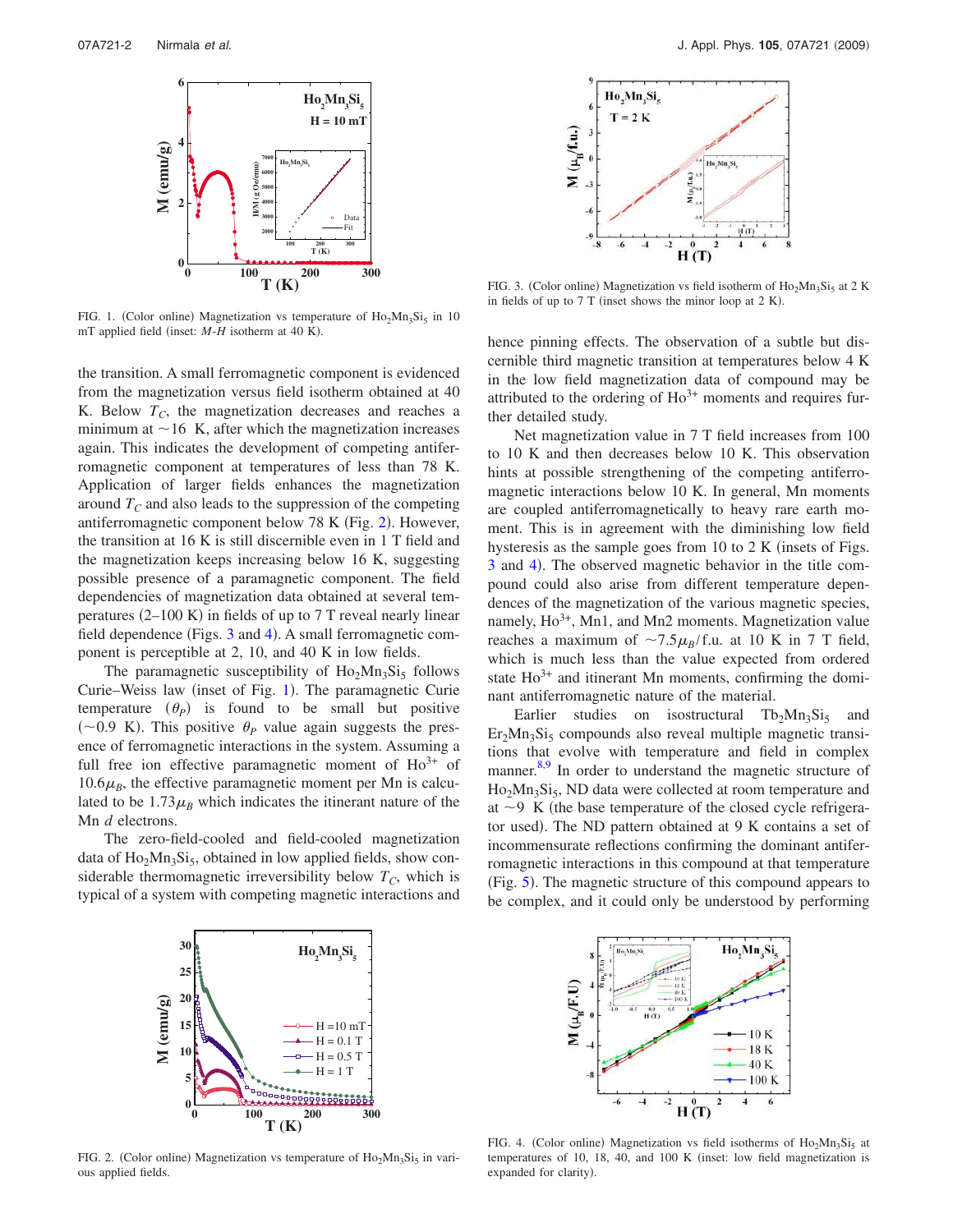

FIG. 5. (Color online) ND patterns of  $\text{Ho}_2\text{Mn}_3\text{Si}_5$  compound at 300 (a) and 9 K (b).

more ND experiments as a function of temperature and field and such experiments are planned for the future. Thus the low temperature magnetic structures of  $R_2Mn_3Si_5$  ( $R = Tb$ , Ho, and Er) compounds are somewhat different from each other, suggesting the possible role of single-ion anisotropy of the lanthanide ions in determining overall magnetic properties.

In general, magnetic properties of Mn-containing rare earth intermetallic compounds are ruled by interatomic  $R$ -Mn and Mn–Mn spacings. The  $Sc_2Fe_3Si_5$ -type  $R_2Mn_3Si_5$ compounds form from clusters of  $CeGa<sub>2</sub>Al<sub>2</sub>$ -type, FeSi-type, and AlB<sub>2</sub>-type compounds and this semieutectic nature could possibly influence their properties. The various bond distances in the title compound are given in Table I. The *R*-Mn2 bonds are metallic, unambiguously  $(\Delta = 1)$ , whereas *R-R*, *R*-Mn1, and Mn1–Mn1 distances are  $\sim$ 1.05–1.10 and hence rare earth sublattice and Mn sublattice orderings could be coupled. Similar behavior has been reported in mixed rare earth containing  $R M n_2 X_2$   $(X = Si, Ge)$  systems where temperature induced ferromagnetic to antiferromagnetic transition in the Mn sublattice is observed giving rise to in-

TABLE I. Types of atomic bonds in the  $Sc_2Fe_3Si_5$ -type  $R_2Mn_3Si_5$  compounds:  $\Delta = (D_{\text{Atom1-Atom2}})/(R_{\text{Atom1}} + R_{\text{Atom2}})$  parameter. Metallic bond if  $\Delta$  $\sim$  1, covalent or ionic bond if  $\Delta$  < 1, and van der Waals bond if  $\Delta$  > 1.

|                  | R             | Mn1  | Mn2  |
|------------------|---------------|------|------|
| $\boldsymbol{R}$ | $1.05 - 1.10$ | 1.04 | 1.00 |
| Mn1              | 1.04          | 1.06 | 3.28 |
| Mn2              | 1.00          | 3.28 | 1.11 |

termediate magnetic states with varying antiferromagnetic configurations that progressively change their spin orientation as the temperature is changed. $10,11$ 

# **IV. CONCLUSIONS**

The rare earth intermetallic compound  $Ho<sub>2</sub>Mn<sub>3</sub>Si<sub>5</sub>$ shows magnetic transitions at  $\sim$ 78,  $\sim$ 16, and  $\sim$ 4 K. The coupling between rare earth and Mn moments in this system could evolve as a function of temperature. A complex amplitude modulated incommensurate magnetic structure is observed at 9 K.

#### **ACKNOWLEDGMENT**

The part of the work carried out at ICCMP was supported by the Brazilian institutions MCT, FINEP, and by EMBRAPA-FUB under Agreement 13600.08/0006-6.

- <sup>1</sup>J. J. M. Franse and R. J. Radwański, in *Handbook of Magnetic Materials*, edited by K. H. J. Buschow (Elsevier, Amsterdam, 1993), Vol. 7, p. 307. <sup>2</sup>A. Szytula and J. Leciejewicz, in *Handbook on the Physics and Chemistry* of Rare Earths, edited by K. A. Gschneidner, Jr. and L. Eyring (Elsevier, Amsterdam, 1989), Vol. 12, p. 133.
- <sup>3</sup>R. Nirmala, S. K. Malik, A. V. Morozkin, Y. Yamamoto, and H. Hori, Europhys. Lett. **76**, 471 (2006).
- <sup>4</sup>M. N. Baibich, J. M. Broto, A. Fert, F. Nguyen van dau, F. Petroff, P. Etienne, G. Creuzet, A. Friederich, and J. Chazelas, Phys. Rev. Lett. **61**, 2472 (1988).
- <sup>5</sup>J. Rodriguez-Carvajal, M. T. Fernandez-Diaz, and J. L. Martinez, J. Phys.: Condens. Matter 3, 3215 (1991).
- <sup>6</sup>J. Rodriguez-Carvajal, *Physica B* 192, 55 (1993).
- <sup>7</sup>A. V. Morozkin, Yu. D. Seropegin, and I. A. Sviridov, J. Alloys Compd. 270, L13 (1998).
- <sup>8</sup>R. Nirmala, A. V. Morozkin, M. Hofmann, V. Sankaranarayanan, K. Sethupathi, Y. Yamamoto, and H. Hori, J. Alloys Compd. 335, 43 (2002).
- <sup>9</sup>R. Nirmala, V. Sankaranarayanan, K. Sethupathi, A. V. Morozkin, Z. Chu, W. B. Yelon, S. K. Malik, Y. Yamamoto, and H. Hori, J. Alloys Compd. 347, 9 (2002).
- <sup>10</sup>E. Duman, M. Acet, I. Dincer, A. Elmali, and Y. Elerman, J. Magn. Magn. Mater. 309, 40 (2007).
- <sup>11</sup>A. Elmali and Y. Elerman, Solid State Commun. **130**, 455 (2004).